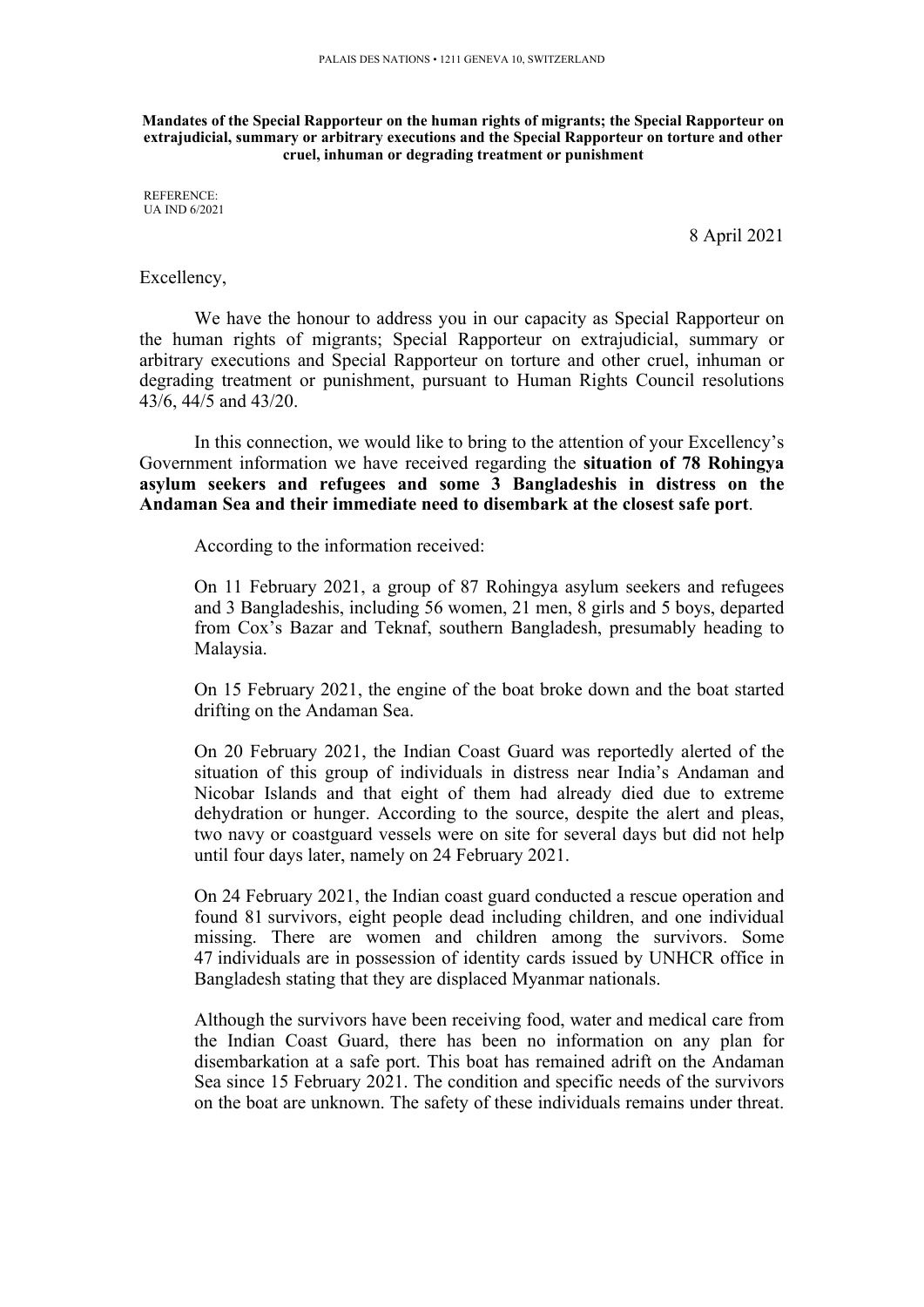There is <sup>a</sup> serious concern that the condition of survivors, including women and children, may deteriorate further if not disembarked immediately.

According to the source, this group of Rohingya asylum seekers and refugees might be at imminent risk of being pushed back to the high seas, which would further endanger their safety and may lead to further deaths.

Without prejudging the accuracy of the information received, we are deeply concerned about the physical and mental integrity of all the individuals, especially women and children on this boat who have been adrift in distress on the Andaman Sea since 15 February 2021. They have been subjected to precarious conditions on the boat for <sup>a</sup> prolonged period and without any immediate possibility to disembark, amounting to cruel, inhuman or degrading treatment. In this regard, we wish to draw the attention of your Excellency'<sup>s</sup> Government to article 7 on the prohibition of torture or cruel, inhuman or degrading treatment or punishment, of the International Covenant on Civil and Political Rights (ICCPR), to which India is <sup>a</sup> party since 1979.

We are seriously concerned about the alleged delay in search and rescue, and that eight individuals on board have reportedly died and one person is missing. We are also concerned about the absence of any disembarkation plan to date. We wish to emphasize that search and rescue operations at sea, as well as disembarkation plans must be conducted swiftly and to <sup>a</sup> safe por<sup>t</sup> in accordance with international human rights law, in particular the right to life, codified in article 6 of the ICCPR. We draw the attention of your Excellency'<sup>s</sup> Government to General Comment No. 36 of the Human Rights Committee on article 6 of the ICCPR, in which the Committee stressed that "States parties are also required to respec<sup>t</sup> and protect the lives of […] those individuals who find themselves in <sup>a</sup> situation of distress at sea, in accordance with their international obligations on rescue at sea". Regarding <sup>a</sup> place of safety for disembarkation, we would like to refer your Excellency'<sup>s</sup> Government to Principle 4 of the Principles and Guidelines: Migrants in Vulnerable Situations for practical guidance on preparing safe places for arrival and disembarkation that meet human rights standards for reception and assistance.

We are particularly concerned about the situation of the Rohingya children on the boat. In this regard, we would like to draw the attention of your Excellency'<sup>s</sup> Government to human rights obligations under the Convention on the Rights of the Child (CRC), to which India is <sup>a</sup> party since 1992. Article 6 of the CRC stipulates that, "every child has the inherent right to life"; and article 37 requires States to ensure that "no child shall be subjected to torture or other cruel, inhuman or degrading treatment or punishment".

With regard to concerns that this group of Rohingya asylum seekers and refugees might be forcibly pushed back to the high seas, we wish to stress that States should ensure that all border governance measures taken at international borders, including those aimed at addressing irregular migration, are in accordance with the principle of non-refoulement and the prohibition of arbitrary or collective expulsions. The prohibition of refoulement under international human rights law applies to any form of removal or transfer of persons, regardless of their status. As an inherent element of the prohibition of torture and other forms of ill-treatment, the principle of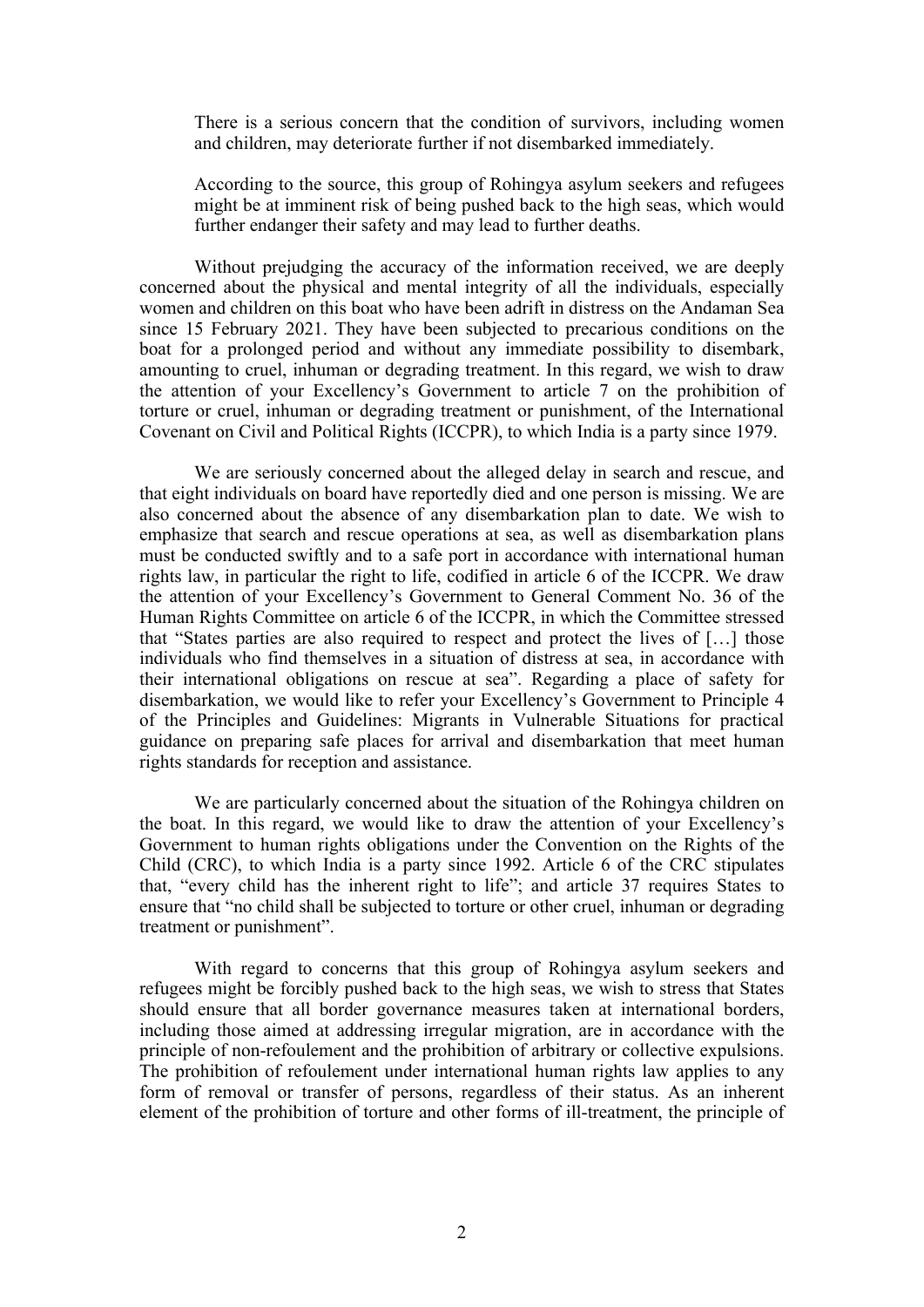non-refoulement is characterised by its absolute nature without any exception. Heightened consideration must also be given to children in the context of nonrefoulement, whereby actions of the State must be taken in accordance with the best interests of the child.

The full texts of the human rights instruments and standards recalled above are available on www.ohchr.org or can be provided upon request.

**In view of the urgency of the matter, we respectfully urge your Excellency'<sup>s</sup> Government to promptly take steps to ensure the safety of those on board including through disimbarkation** and would appreciate <sup>a</sup> response on the initial steps taken by your Excellency'<sup>s</sup> Government to safeguard the rights of the above-mentioned persons in compliance with international instruments.

As it is our responsibility, under the mandates provided to us by the Human Rights Council, to seek to clarify all cases brought to our attention, we would be grateful for your observations on the following matters:

- 1. Please provide any additional information and any comment you may have on the above-mentioned allegations.
- 2. Please provide information on the current whereabouts of the boat, and particularly whether it is still under the jurisdiction or effective control of India?
- 3. Please provide information on the situation, including physical and mental condition, of the 81 survivors on the boat, including the 78 Rohingya refugees and asylum seekers, especially children and women.
- 4. Please provide information on how the search and rescue operation was planned and carried out by the Indian Coast Guard and any information on the search for the missing person as well as the cause of death of the eight victims.
- 5. Please indicate any protection measures envisaged to proven<sup>t</sup> further harm and any plan in the near future to disembark all individuals on the boat at the closest safe port. Please provide information on the outcome of any discussions in this regard with other States in the region.
- 6. Please indicate what measures have been taken by your Excellency'<sup>s</sup> Government to ensure the protection of the human rights of migrants at international borders, including sea borders, are in accordance with international human rights law and other relevant standards, especially with regard to the principle of non-refoulement and the prohibition of arbitrary and collective expulsions.

While awaiting <sup>a</sup> reply, we urge that all necessary interim measures be taken to halt the alleged violations and preven<sup>t</sup> their re-occurrence and in the event that the